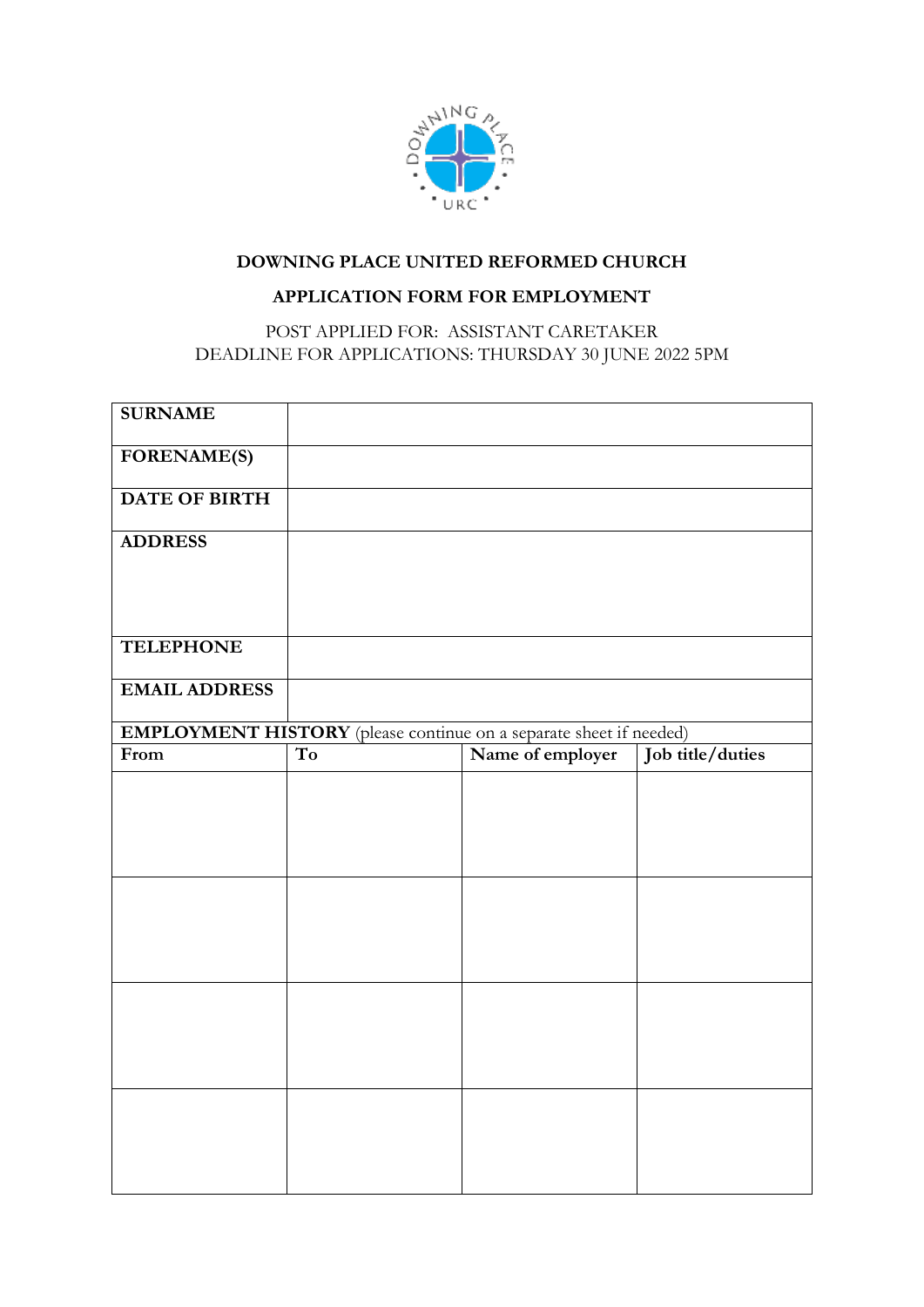**GENERAL INFORMATION** (please continue on a separate sheet if needed) (please include your reasons for applying for this role and why you would be suitable)

## **AVAILABILITY FOR WORK**

(please state days/hours you would not be available)

#### **AVAILABILITY FOR INTERVIEW**

(please state days/hours you would not be available)

#### **REFEREES**

Please supply the names and contact details of 2 people who will be willing to provide a reference for you. One should be your current or most recent employer. References will not be sought without your permission.

| <b>REFEREE1</b>                  | <b>REFEREE 2</b>                 |
|----------------------------------|----------------------------------|
|                                  |                                  |
| Name:                            | Name:                            |
|                                  |                                  |
| Email address:                   | Email address:                   |
|                                  |                                  |
| Telephone:                       | Telephone:                       |
|                                  |                                  |
| Relationship to you:             | Relationship to you:             |
|                                  |                                  |
|                                  |                                  |
| May we contact this referee now? | May we contact this referee now? |
|                                  |                                  |
| YES/NO                           | YES/NO                           |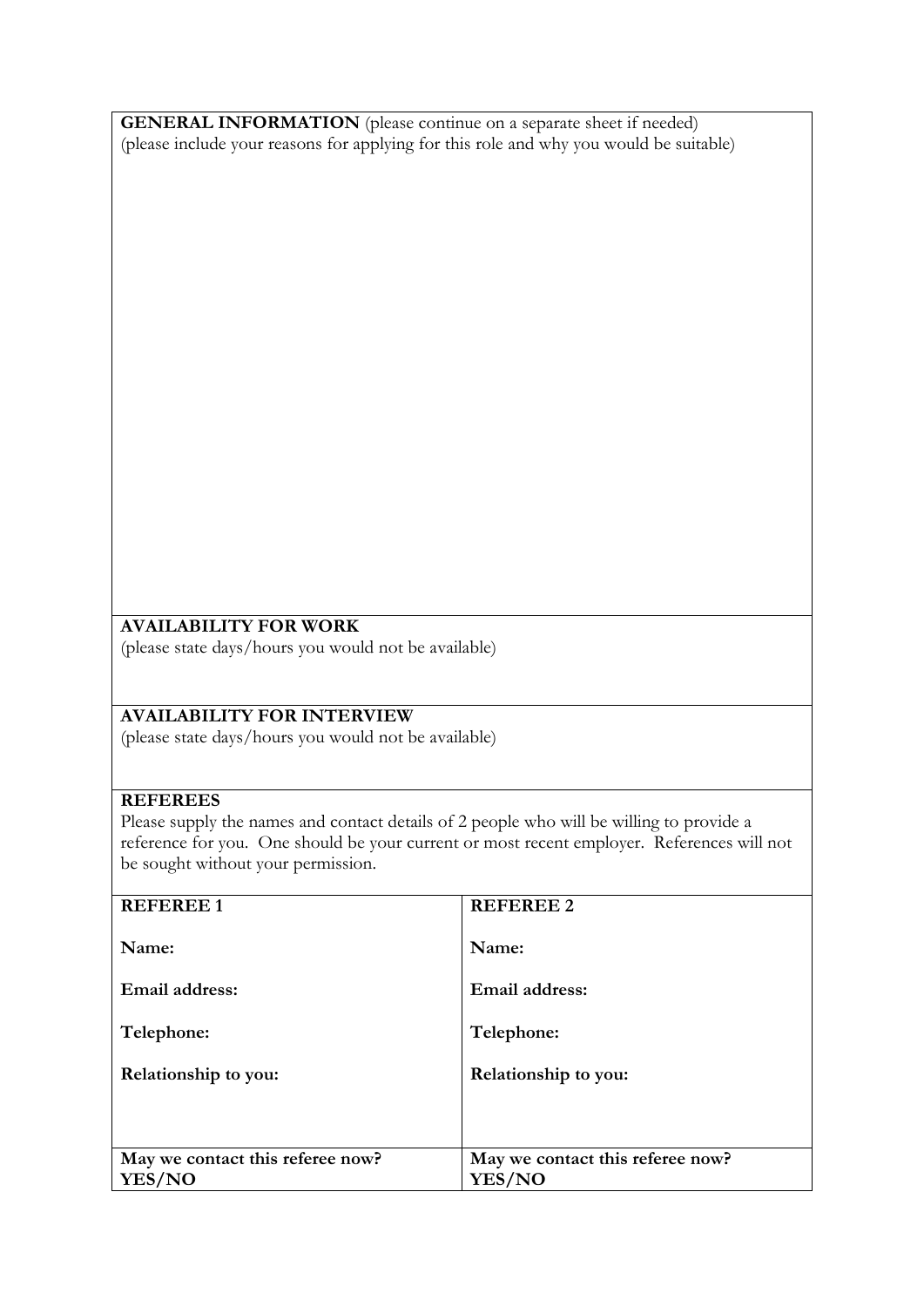| <b>ELIGIBILITY FOR EMPLOYMENT</b>                                                                 |        |  |  |  |
|---------------------------------------------------------------------------------------------------|--------|--|--|--|
| Do you have the right to take up employment in the UK?                                            |        |  |  |  |
| (eg you are a UK national or have the right to live and work here)                                |        |  |  |  |
|                                                                                                   |        |  |  |  |
| I am a UK national                                                                                | YES/NO |  |  |  |
| I am not a UK national but I have the right to work here                                          | YES/NO |  |  |  |
| (please give details)                                                                             |        |  |  |  |
|                                                                                                   |        |  |  |  |
|                                                                                                   |        |  |  |  |
|                                                                                                   |        |  |  |  |
|                                                                                                   |        |  |  |  |
| <b>EQUALITY</b>                                                                                   |        |  |  |  |
| If you are disabled, please give details of any special arrangements or adjustments you would     |        |  |  |  |
| require to attend interview (this enables us to comply with our obligations under the Equality    |        |  |  |  |
| Act 2010).                                                                                        |        |  |  |  |
|                                                                                                   |        |  |  |  |
|                                                                                                   |        |  |  |  |
|                                                                                                   |        |  |  |  |
| <b>REHABILITATION OF OFFENDERS ACT 1974</b>                                                       |        |  |  |  |
| In order to protect the public, the post you have applied for is exempt from certain provisions   |        |  |  |  |
| of the Rehabilitation of Offenders Act 1974. So that we can perform or exercise our               |        |  |  |  |
| obligations or rights under employment law, you are therefore required to disclose all and any    |        |  |  |  |
| cautions or convictions, whether spent or unspent, unless it is either a "protected caution" or a |        |  |  |  |
| "protected conviction" under the terms of the Rehabilitation of Offenders Act 1974                |        |  |  |  |
| (Exceptions) Order 1975. All information provided about criminal cautions, convictions and        |        |  |  |  |
| offences will be kept in the strictest confidence and only used for the purpose of assessing      |        |  |  |  |

your suitability for the post you have applied for.

Do you have any unspent conditional cautions or unspent convictions under the Rehabilitation of Offenders Act 1974? If you have no such cautions or convictions, please specify "No". If you do have any such cautions or convictions, please provide details.

# **YES/NO**

If yes, please provide details

………………………………………………………………………………………………. ……………………………………………………………………………………………….

Do you have any spent adult cautions (simple or conditional) or spent convictions that are not protected cautions or convictions under the Rehabilitation of Offenders Act 1974 (Exceptions) Order 1975? If you have no such cautions or convictions, please specify "No". If you do have any such cautions or convictions, please provide details.

# **YES/NO**

If yes, please provide details

………………………………………………………………………………………………. ……………………………………………………………………………………………….

Please note that protected cautions and convictions do not need to be disclosed. Guidance about whether a conviction or caution should be disclosed can be found on GOV.UK – search "telling people about your criminal record".]